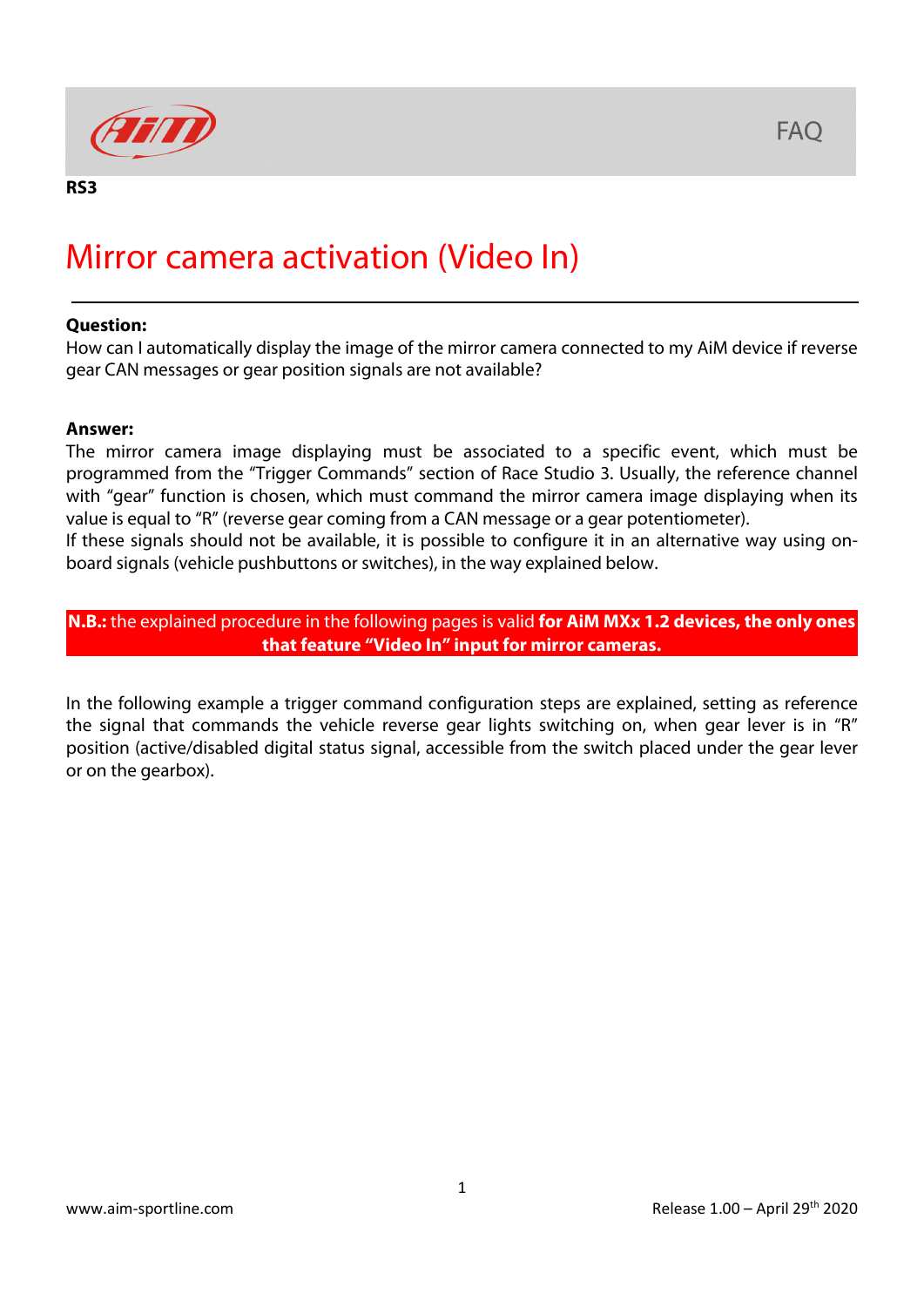

## **RS3**

- Open Race Studio 3 and create a new configuration (or modify an existing one).
- From the "Channels" tab, it is possible to set the AiM device channel the switch is connected to (Ch. 2, "RevGearSwitch"; following image): the channel must be set as "Digital", defining its enabling mode according to connected signal type. In the following example, a signal is managed, which rises to 12V ("close to VBatt" setting) when reverse gear is active and lights are turned on; in alternative, it is possible to program signals that close to ground, choosing the "close to Ground" option.



For further details about how to set a digital status channel, click the  $\bullet$  button in the "Channel Settings" window (previous image), to check the documentation referred to this procedure.